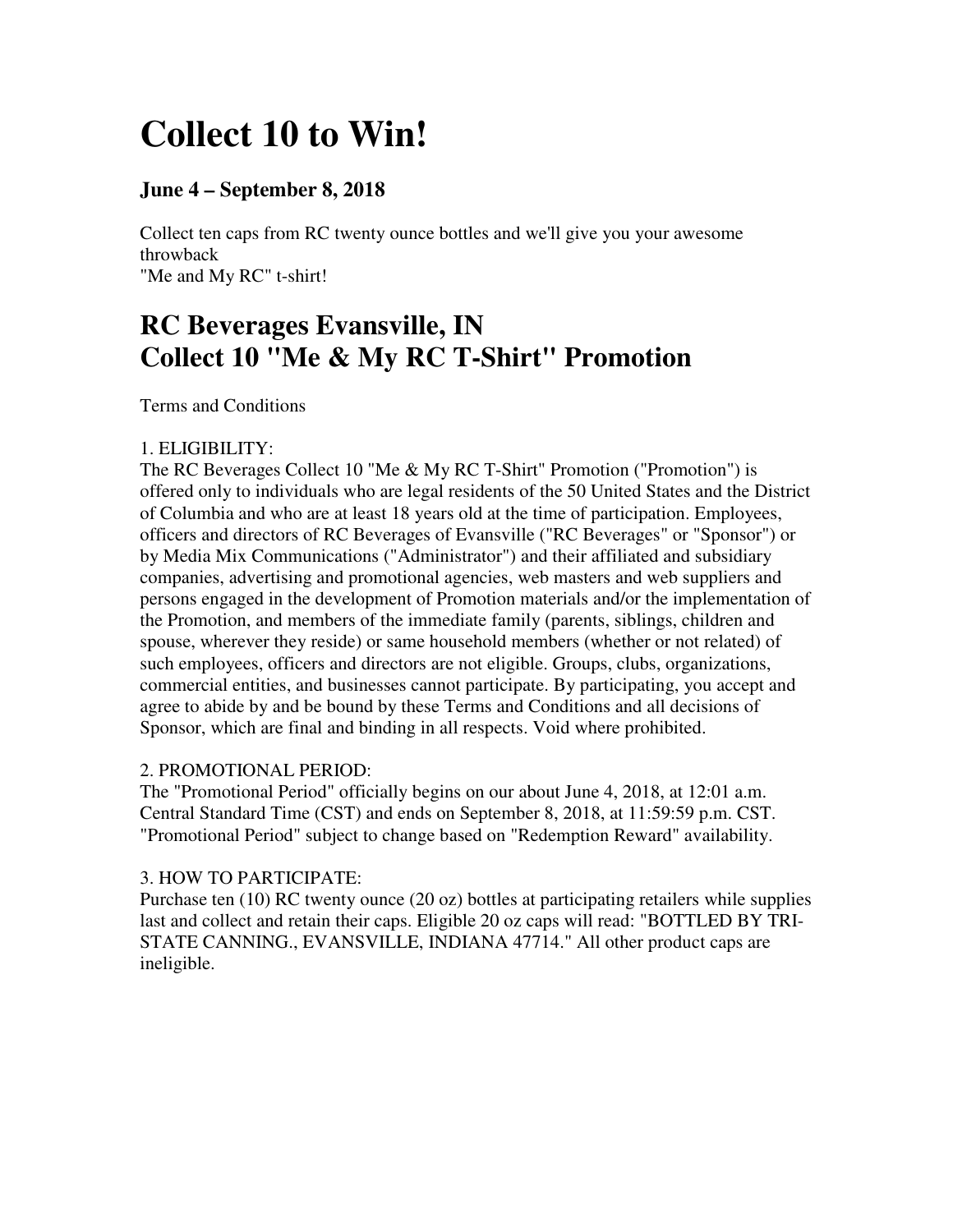#### 4. REDEMPTION PROCEDURE:

Mail 10 eligible bottle caps to the address listed below.

#### **Media Mix Communications**

P.O. Box 15335 Evansville, IN 47716

One entry per household. Please indicate preferred shirt size (Large or Extra Large only). Participants are responsible for any costs and/or damages related to the redemption and collection of Redemption Reward including transportation.

#### REDEMPTION REWARD

Each entry awards Participant one (1) "Me & My RC" t-shirt provided by RC Beverages of Evansville. T-shirt sizes and availability are based on available quantity and are at the full discretion of RC Beverages. Redemption Rewards will not be exchanged, substituted, transferred or redeemed for other items by the receiving participant. Redemption rewards are non-transferable, and CANNOT BE MAILED. Cash will not be awarded as a substitute for redemption reward.

#### GENERAL TERMS

- Void where prohibited by international, federal, state, or local law.
- Participants are responsible for any and all federal, state, and local taxes, which may be payable due to receipt of Redemption Reward.
- Participants found to have used unlawful means to obtain entries will be disqualified.
- One winner per household.
- RC Beverages reserves the right to cancel the promotion at any time. All redemption and entry decisions made by RC Beverages or Media Mix Communications are final. Rules may be changed by RC Beverages at any time during Promotion.